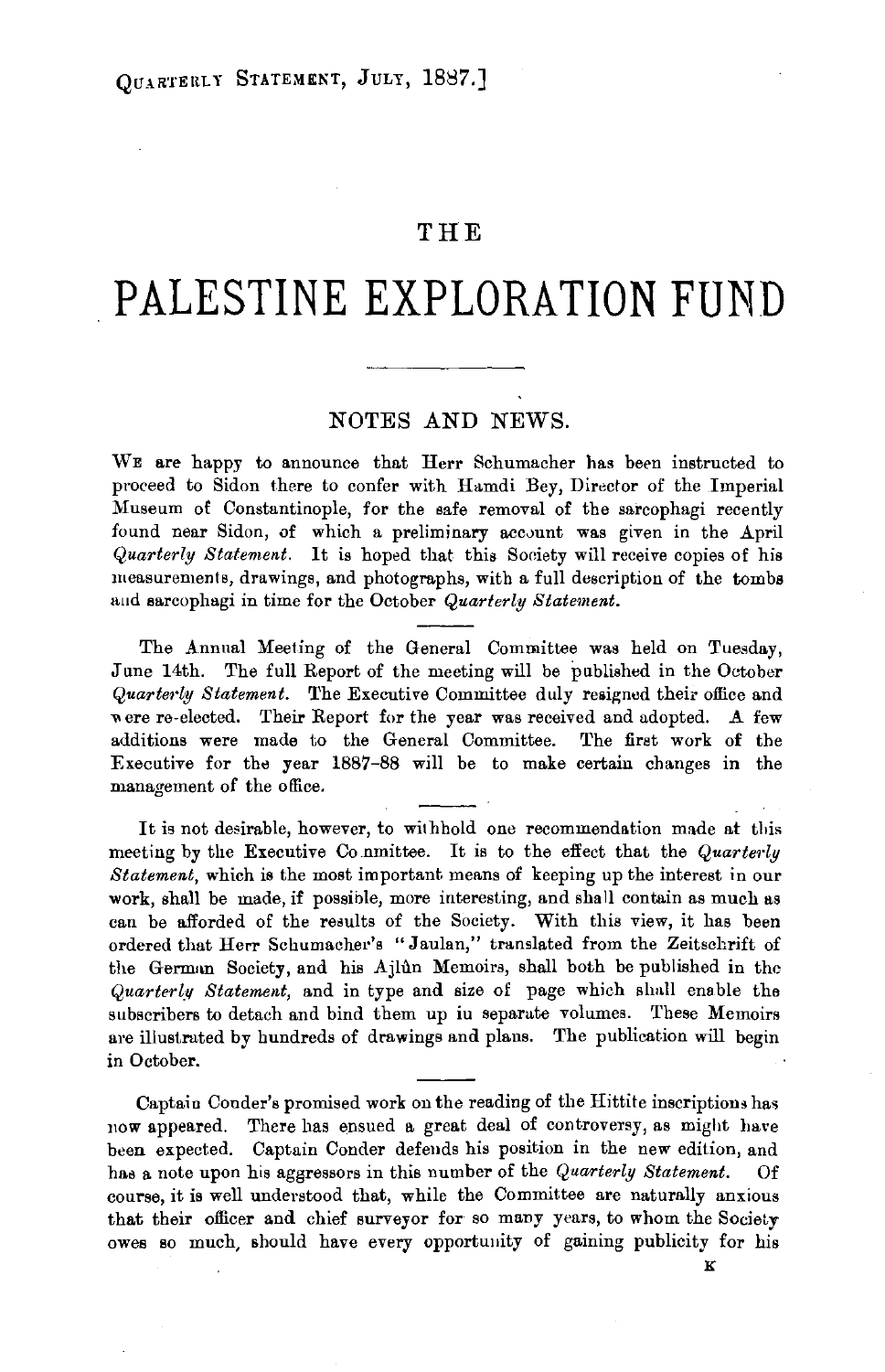views, they express no opinion by opening their pages to his advocacy any more than they accept the views of any other writer in their pages.

Many readers of the *Quarterly Statement* have asked why the long series of translations from the Hebrew are continued in the Journal. Dr. Chaplin has kindly furnished a reply to this question, which will show the great value of these papers, and their bearing upon the problems which concern the supporters of this Society.

The "Memoirs of Twenty-One Years' Work" is now in its third thousand. Subscribers *are earnestly requested to use this book as a means of showing what the work has been, and what remains to be done.* Copies are given to every subscriber who wishes to have one, and additional copies can be procured at a great reduction in the price, by subscribers only, by writing to the central office.

The Palestine Pilgrims' Text Society are issuing for the current year the following works-

1. The Bordeaux Pilgrim (ready).

2. Arculfus de Locis Sanctis (in the autumn).

3. La Citez de Jerusalem (in the autumn).

4. The Travels of the Russian Abbot Daniel (ready in July).

The works already issued are-

- 1. Antoninus Martyr.
- 2. Sancta Paula.
- 3. Procopius.
- 4. El Mukaddasi.
- 5. The Bordeaux Pilgrim.

The subscription is one guinea. New members can have copies of works published in previous years at a reduced rate. Members are requested to forwArd their subscriptions to the Hon. Secretary without being reminded.

Will all the subscribers to the Palestine Fund remember-(1) that it helps the Committee very much if subscriptions are paid early in the year? (2) Next, that it saves a great, deal of trouble if they are paid to Coutts & Co. direct by a Banker's order? and (3) That whenever they are due it saves a great deal of labour if they are paid without waiting for a reminder? The clerical staff of the Society is small, and it is greatly desired not to increase the management expenses, and not to overburden the work of the office.

The following books are now published uniform in size and appearance :-Oonder's "Tent Work"; Oondcr's "Heth and Moab"; Schumacher's "Across the Jordan"; "The Memoirs of Twenty-One Years' Work"; Conder's "Syrian Stone Lore." Subscribers can have the whole set, together with Hull's "Mount Seir," for 25s. carriage free.

The long-promised List of Old Testament Names is nearly ready. Mr. Armstrong has also prepared a new list of photographs arranged alphabetically according to those Bible names which are illustrated by photographs. This list is now ready. Those who wish for a copy of either may send in their names.